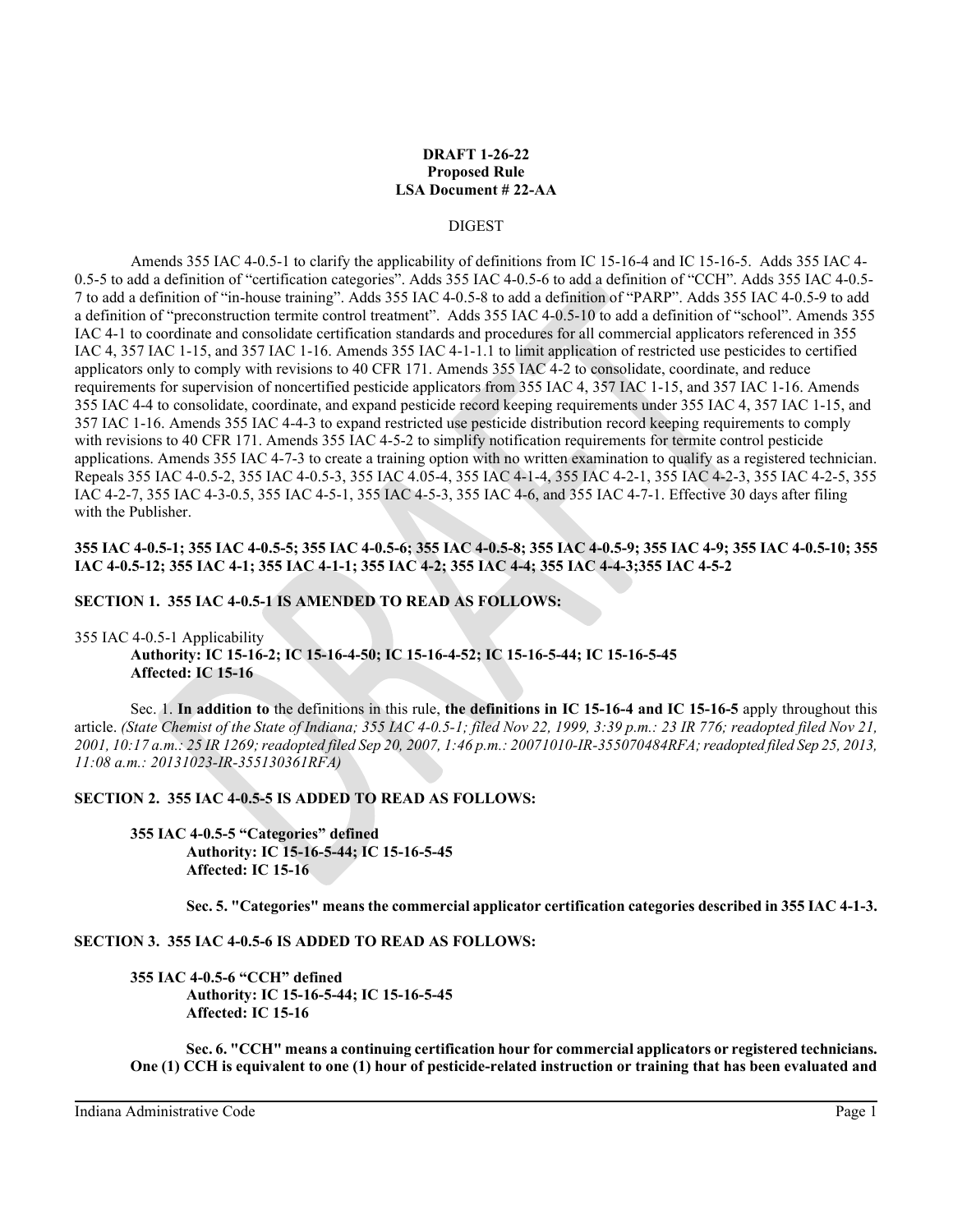**approved by the state chemist.**

### **SECTION 4. 355 IAC 4-0.5-7 IS ADDED TO READ AS FOLLOWS:**

**355 IAC 4-0.5-7 "In-house training" defined Authority: IC 15-16-5-44; IC 15-16-5-45 Affected: IC 15-16**

**Sec. 7. "In-house training" means training or instruction that is designed specifically for a company's own employees**.

## **SECTION 5. 355 IAC 4-0.5-8 IS ADDED TO READ AS FOLLOWS:**

**355 IAC 4-0.5-8 "PARP" defined Authority: IC 15-16-5-44; IC 15-16-5-45 Affected: IC 15-16**

**Sec. 8. "PARP" means a private applicator recertification program of pesticide-related instruction or training that has been evaluated and approved by the state chemist.**

## **SECTION 6. 355 IAC 4-0.5-9 IS ADDED TO READ AS FOLLOWS:**

**355 IAC 4-0.5-9 "Preconstruction termite control treatment" defined Authority: IC 15-16-5-44; IC 15-16-5-45 Affected: IC 15-16**

**Sec. 9. "Preconstruction termite control treatment" means the application of a pesticide product to a structure or building site during the construction phase for the purpose of protecting that structure from infestation by subterranean termites**.

**SECTION 7. 355 IAC 4-0.5-10 IS ADDED TO READ AS FOLLOWS:**

**355 IAC 4-0.5-10 "School" defined Authority: IC 15-16-5-44; IC 15-16-5-45 Affected: IC 15-16**

**Sec. 10. (a) "School" means the physical buildings and grounds of an institution for the instruction of students, including the following:**

- **(1) A preschool.**
- **(2) An elementary school, as defined in IC 20-18-2-4.**
- **(3) A high school, as defined in IC 20-18-2-7.**
- **(4) A nonpublic school, as defined in IC 20-18-2-12.**
- **(5) The Indiana School for the Blind and Visually Impaired established under IC 20-21.**
- **(6) The Indiana School for the Deaf established under IC 20-22.**

**(b) For purposes of this article, the term does not include any of the following:**

**(1) Sunday schools, vacation Bible schools, and any private religious school except those that are accredited by the Indiana Department of Education.**

- **(2) Daycare centers.**
- **(3)Home schools.**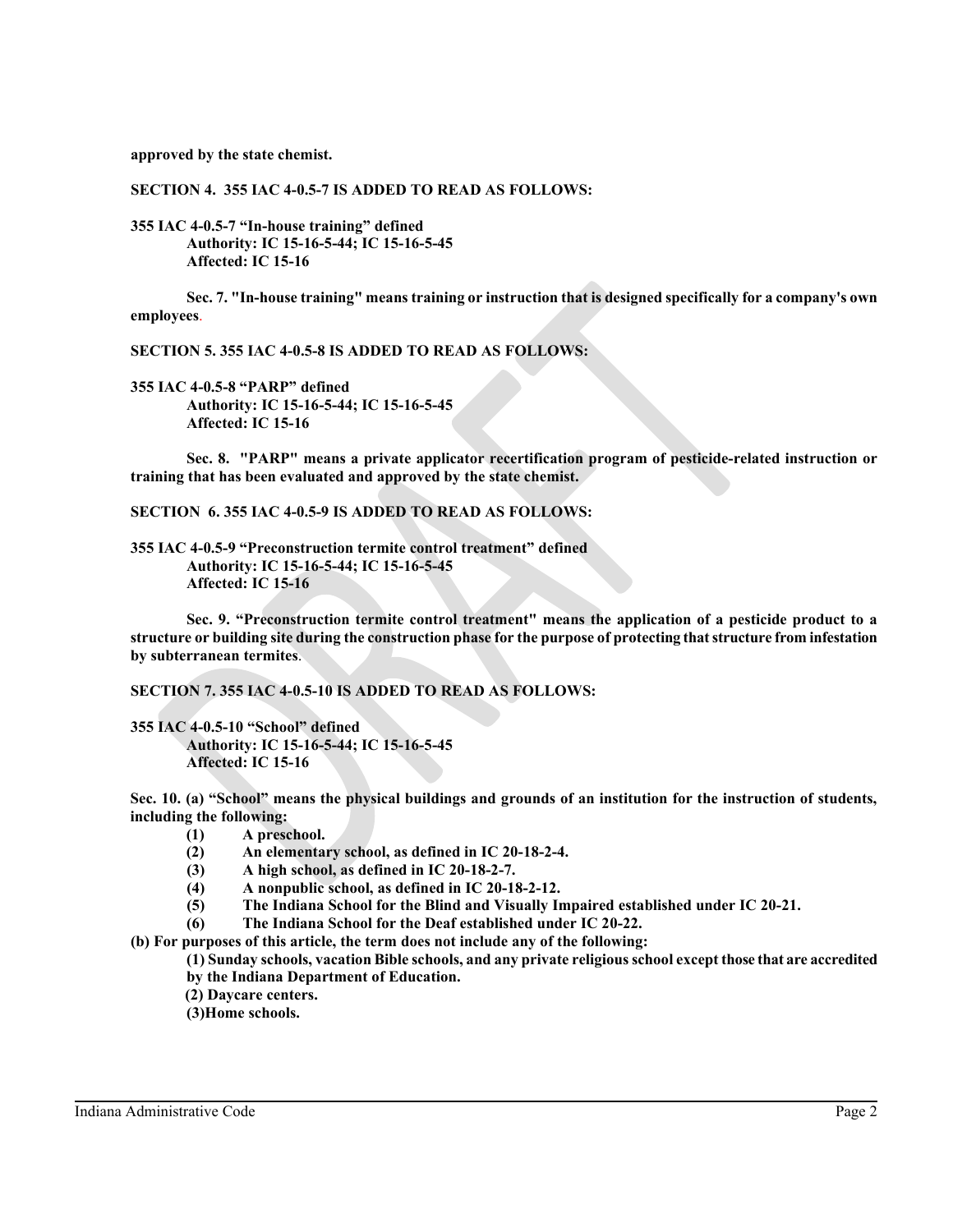## **SECTION 8. 355 IAC 4-1-1.1 IS AMENDED TO READ AS FOLLOWS:**

355 IAC 4-1-1.1 **Pesticide** applicators; licensing **and permitting Authority: IC 15-16-2; IC 15-16-5-44; IC 15-16-5-45 Affected: IC 15-16**

Sec. 1.1. (a) Completing the certification requirements as a commercial applicator (IC 15-16-5-7) shall be a qualifying requirement for each of the licenses defined in 355 IAC 4-0.5 **. An individual must be a licensed commercial applicator or a permitted private applicator to:**

- **(1) purchase a restricted use pesticide product;**
- **(2) use a restricted use pesticide product; or**
- **(3) apply a pesticide product by means of aerial application.**

**(b) Except as provided in 355 IAC 4-2, and except for the use of a nonrestricted general use pesticide product labeled for use as a disinfectant, sanitizer, or self-applied personal insect repellent, an individual must be a licensed commercial applicator to:**

**(1) use a nonrestricted general use pesticide product:**

**(A) for hire;**

**(B) on a golf course;**

**(C) at a school; or**

**(D) for mosquito management, except for mosquito management conducted solely on a single-family residence; or**

**(2) use a fertilizer material for hire:**

**(A) on turf; or**

**(B) to produce an agricultural crop; or**

**(3) make a diagnostic inspection or report to determine infestations of a wood destroying pest.**

(b) An individual who is employed as a licensed **commercial** applicator at more than one (1) business location or agency at the same time shall:

(1) hold separate and distinct licenses for each employer; and

(2) pay all applicable license fees.

*(State Chemist of the State of Indiana; 355 IAC 4-1-1.1; filed Nov 21, 1984, 3:33 p.m.: 8 IR 331; filed Nov 22,1999, 3:39 p.m.: 23 IR 777; readopted filed Nov 21, 2001, 10:17 a.m.: 25 IR 1269; filed Jan 30, 2007, 9:49 a.m.: 20070228-IR-355060063FRA; readopted filed Sep 20, 2007, 1:46 p.m.: 20071010-IR-355070484RFA; filed Nov 28, 2012, 2:42 p.m.: 20121226-IR-355120517FRA; readopted filed Sep 25, 2013, 11:08 a.m.: 20131023-IR-355130361RFA.)*

# **SECTION 9. 355 IAC 4-2.1 IS AMENDED TO READ AS FOLLOWS:**

355 IAC 4-1-2.1 Certification standards and procedures

**Authority: IC 15-16-2; IC 15-16-5--44; IC 15-16-5-45 Affected: IC 15-16**

Sec. 2.1. (a) Initial certification of commercial applicators **and private applicators** shall be by written elessed book examinations developed by the state chemist. The minimum passing score on all examinations administered by the state chemist shall be seventy-five percent (75%) unless another minimum passing score has been established by the state chemist after consideration of the **established by the state chemist with consideration and** recommendations of the standards **a** committee, **as** described in subsection  $\Theta$ . $(f)$ .

(b) Except for **individuals operating** applicatorsin category 12, and category 13, **or category 14,** each certified commercial applicator shall have passed **must pass:**

**(1)** a core examination**, covering subject matter that is common to most categories of applicators;** and

**(2)** a category examination**, covering subject matter that is specific to the occupational group identified by each of the**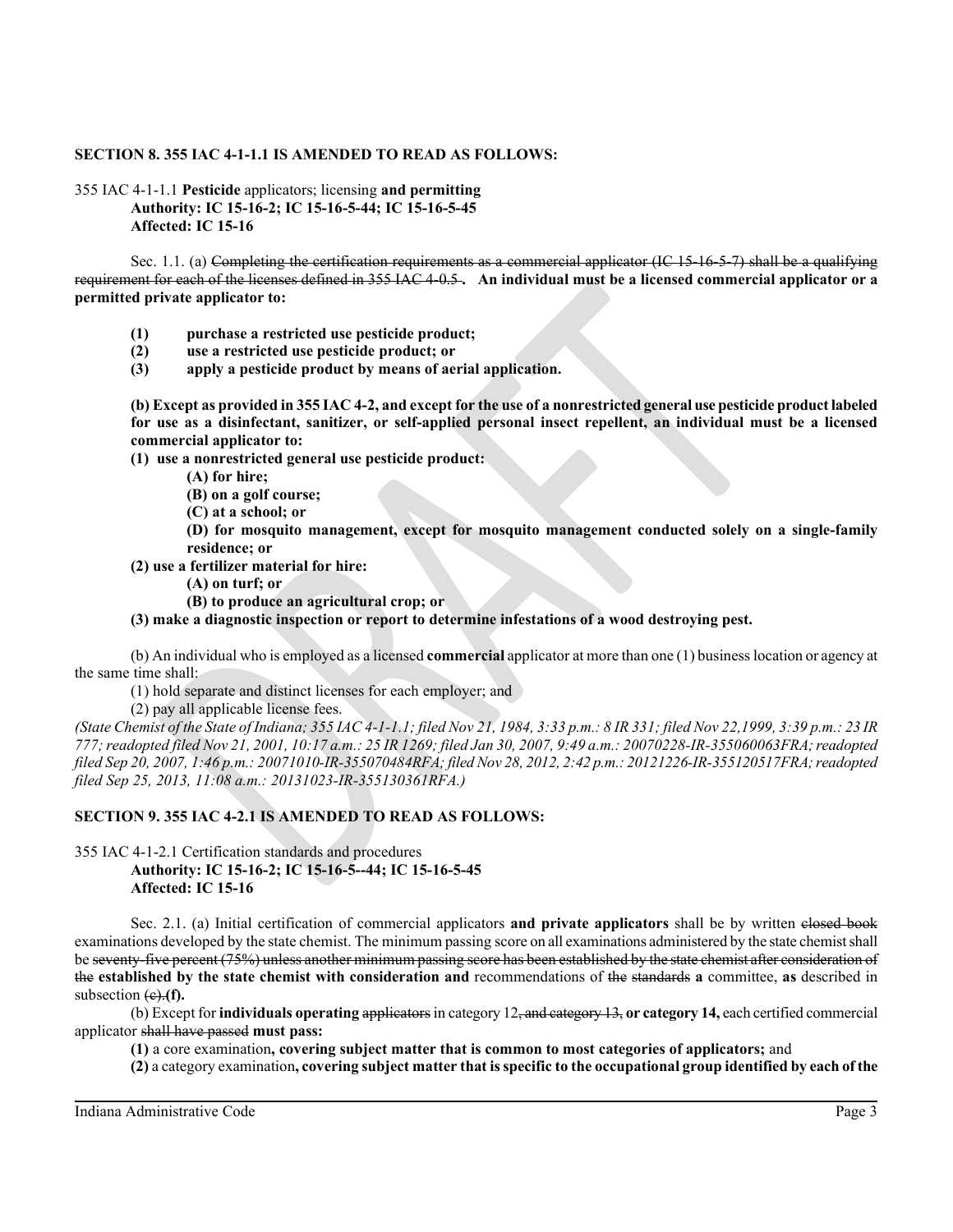### **separate categories described in 355 IAC 4-1-3**

**(c) Each private applicator using a restricted use pesticide product must pass a core examination.** 

**(d) Each private applicator using a fumigant must pass:**

**(1) a core examination; and**

**(2) a category 7d examination.**

**(e) Each private applicator using a pesticide applied by aerial application must pass:**

**(1) a core examination; and**

**(2) a category 11 examination.**

(c) **(f)** For each examination, the state chemist shall appoint a separate standards committee to develop certification subject matter and standards. Members of this committee shall include, at a minimum, individuals representing the following:

(1) The state chemist.

(2) The Purdue University cooperative extension service.

(3) **(2)** the largest pesticide user groups **group** covered by that category.

(d) **(g)** Initial certification shall remain in force from the date of passing the examination through December 31 of the fourth year following the year during which the examination was passed unless revoked or suspended.

(e) **(h)** No examination may be attempted more than three (3) times in any twelve (12) month period. The twelve (12) month period shall commence on the date that the first examination failure occurs.

(f) **(i)** The state chemist shall specify examination procedures that must be followed by any individual taking an examination. Failure to comply with these procedures or any unauthorized assistance provided by or received by an individual during the examining period shall be cause for immediate termination of the examining process for all involved individuals and no additional opportunity to take any examinations shall be provided to the involved individuals for a period of five (5) years.

**(j) In addition to other requirements in this section, initial certification as a for hire commercial applicator in category 7b or category 12 shall require completion of a practical hands-on training program reviewed and approved by the state chemist.**

**(k) In addition to other requirements in this section, initial certification as a for hire commercial applicator in category 3b shall require completion of one (1) of the following:**

**(A) A practical, hands-on training program reviewed and approved by the state chemist.**

**(B) Ninety (90) days of experience as an active category 3b certified applicator or registered technician in Indiana or any state having a comparable and verifiable program as determined by the state chemist.**

**(C) A formal post high school two (2) year minimum turf program or a related program that includes turf production in its curriculum. An official transcript must be submitted to the state chemist for approval to qualify by this method.**

**(D) One (1) year of experience as an active licensed applicator in any licensing category in Indiana or in another state.**

*(State Chemist of the State of Indiana; 355 IAC 4-1-2.1; filed Nov 21, 1984, 3:33 p.m.: 8 IR 331; filed Nov 22, 1999, 3:39 p.m.: 23 IR 777; readopted filed Nov 21, 2001, 10:17 a.m.: 25 IR 1269; filed Jan 30, 2007, 9:49 a.m.: 20070228-IR-355060063FRA; readopted filed Sep 20, 2007, 1:46 p.m.: 20071010-IR-355070484RFA; readopted filed Sep 25, 2013, 11:08 a.m.: 20131023-IR-355130361RFA.)*

# **SECTION 10. 355 IAC 4-1-3 IS AMENDED TO READ AS FOLLOWS:**

355 IAC 4-1-3 Commercial applicators; categories of certification and licenses **Authority: IC 15-16-2; IC 15-16-5-44; IC 15-16-5-45 Affected: IC 15-16**

Sec. 3. Commercial applicators shall be certified and licensed in one (1) or more of the following categories:

(1) Category 1. Agricultural pest management. This category includes individuals using orsupervising the use of pesticides on noncrop agricultural lands such as pastures, or in production of agricultural crops, including, but not limited to, the following:

(A) Grains.

(B) Soybeans and oil seed.

(C) Forage.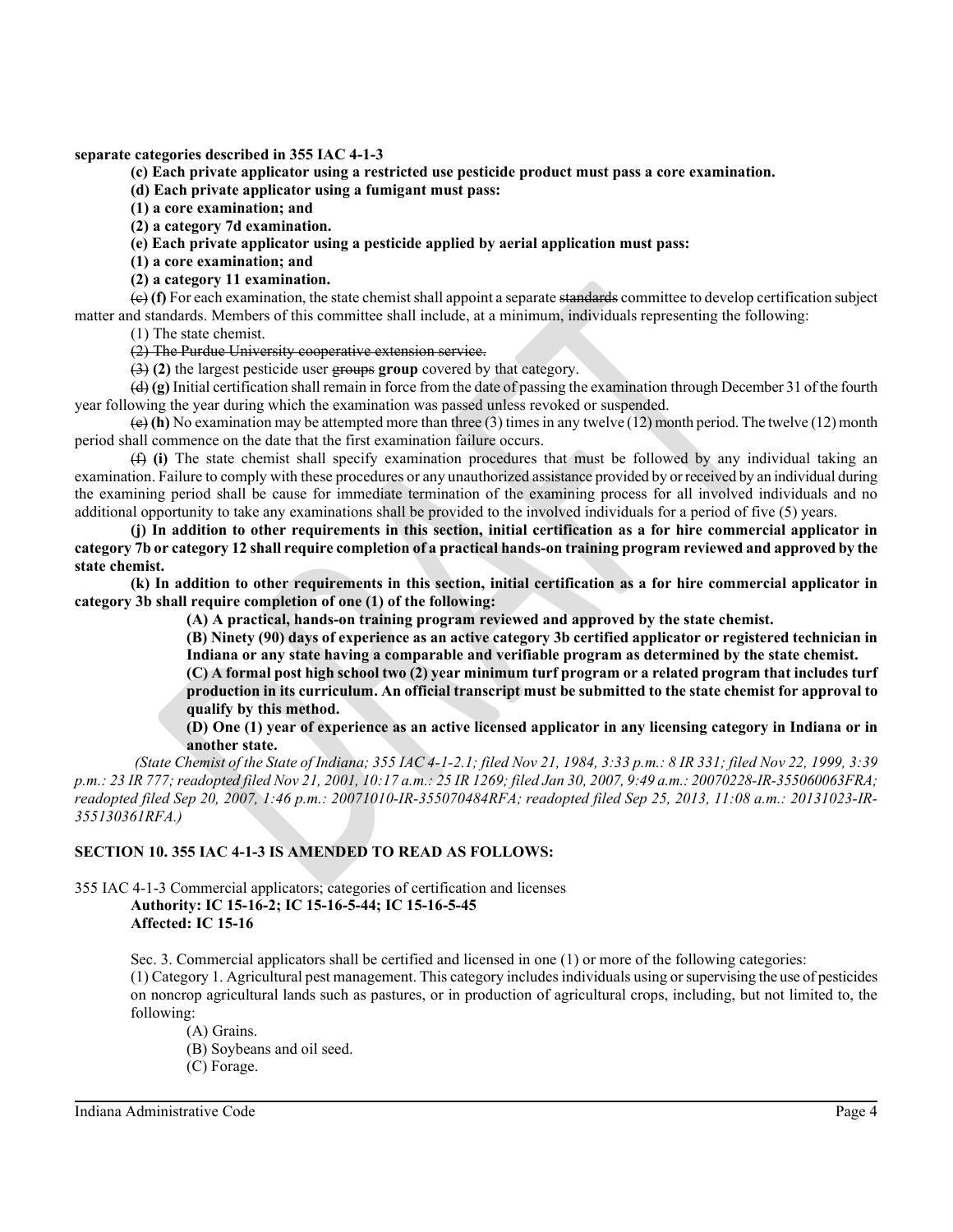(D) Vegetables.

(E) Fruits.

(F) Nuts.

(2) Category 2. Forest pest management. This category includes individuals using or supervising the use of pesticides in forests or forest nurseries.

(3) Category 3a. Ornamental pest management. This category includes individuals using or supervising the use of pesticides on ornamental plants and related areas such as the following:

(A) Driveways.

(B) Sidewalks.

(C) Residential parking areas.

(D) Landscape beds.

(E) Fence lines.

(4) Category 3b. Turf management. This category includes individuals using or supervising the use of:

(A) pesticides on turf and related areas such as:

(i) driveways;

(ii) sidewalks;

(iii) residential parking areas;

(iv) landscape beds but not ornamental plantings within the beds;

(v) fence lines; and

(vi) riprap; or

(B) fertilizer materials on turf.

This category does not include the use of pesticides applied for the purpose of managing pests to prevent infestation of a structure.

(5) Category 4. Seed treatment. This category includesindividuals using or supervising the use of pesticides on seed stocks for the purpose of managing pest organisms that are anticipated to attack the plant or germinating seed.

(6) Category 5. Aquatic pest management. This category includes individuals using or supervising the use of pesticides purposefully applied to any of the following:

(A) Standing or running water.

(B) Wetlands.

(C) Related areas such as riprap.

(7) Category 6. Industrial weed management. This category includes individuals using or supervising the use of pesticides in the maintenance of public or private:

(A) roads;

(B) utility rights-of-way;

(C) pipelines;

- (D) railway rights-of-way;
- (E) parking lots;
- (F) ditch banks;

(G) riprap;

(H) fence lines;

(I) restoration areas; and

(J) substations;

and other similar areas.

(8) Category 7a. Industrial, institutional, structural, and health related pest management. This category includes individuals using or supervising the use of pesticides for management of pests other than termites **or mosquitos** in or around structures such as any of the following:

(A) Human dwellings.

(B) Offices.

- (C) Retail establishments.
- (D) Farm structures.
- (E) Restaurants.
- (F) Warehouses.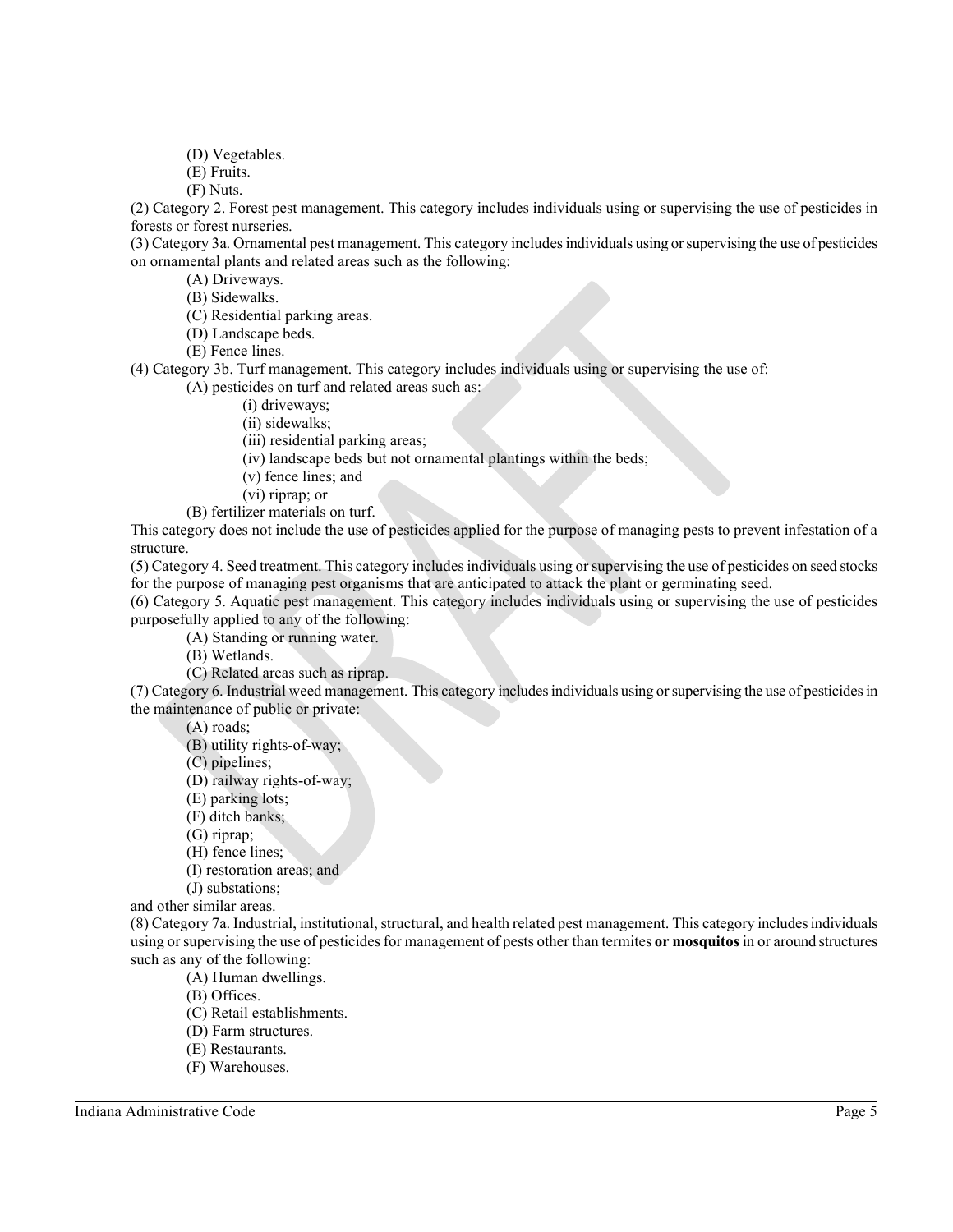- (G) Institutional establishments.
- (H) Industrial facilities.
- (I) Food processing facilities.

(9) Category 7b. Termite control. This category includes individuals using or supervising the use of pesticides for the management of termites and other wood destroying organisms. Certification in this category also qualifies individuals to inspect structures for the purpose of determining the presence or absence of evidence of termites or other wood destroying organisms.

(10) Category 7d. Fumigation. Certification in This category is required for**includes** all individuals using or supervising the use of pesticides that in the gaseous state are designed to kill or repel pests.

(11) Category 8. Community wide Mosquito management. This category includes governmental employees or other individuals using or supervising the use of pesticides for community-wide mosquito abatement, as defined in 357 IAC 1-11-1(3). **management of mosquitos in public or private areas.**

(12) Category 11. Aerial application. Certification in This category is required for **includes** all individuals who apply pesticides by means of:

- (A) fixed wing;
- (B) rotary wing;
- (C) ultralight aircraft; or
- (D) lighter-than-air aircraft; **or**

**(E) unmanned aerial vehicle**.

(13) Category 12. Wood destroying pest inspection. Certification in **Except for individuals certified in category 7b,** this category limits**includes**individuals to the inspection of **who inspect** structures for the purpose of determining evidence of the presence or absence of termites or other wood destroying organisms. It does not permit these individuals to use or supervise the use of pesticides for hire. The certification requirements for this category shall be determined by the state chemist.

(14) Category 13. Limited certification. This category includes individuals using or supervising the use of a very limited number of specialized pesticides in or on a very limited number of types of sites and situations not adequately covered by other categories listed in this section. The **need to create or eliminate specific limited certification categories and the** requirements for these **the** limited certifications **certification examinations** shall be determined by the state chemist.

(15) Category 14. Agricultural fertilizer material application. This category includesindividuals using or supervising the use of fertilizer material for purposes of producing an agricultural crop on the property of another person.

*(State Chemist of the State of Indiana; 355 IAC 4-1-3; Pesticide Use & Application Reg 1, Sec. 3; filed Aug 3, 1976, 4:10 p.m.: Rules and Regs. 1977, p. 440; filed Nov 21, 1984, 3:33 p.m.: 8 IR 332; filed Nov 22, 1999, 3:39 p.m.: 23 IR 778; errata filed Dec 9, 1999, 12:31 p.m.: 23 IR 814; readopted filed Nov 21, 2001, 10:17 a.m.: 25 IR 1269; filed Jan 30, 2007, 9:49 a.m.: 20070228-IR-355060063FRA; readopted filed Sep 20, 2007, 1:46 p.m.: 20071010-IR-355070484RFA; filed Dec 10, 2010, 10:32 a.m.: 20110105- IR-355100565FRA; readopted filed Sep 25, 2013, 11:08 a.m.: 20131023-IR-355130361RFA.)*

Rule 2. Supervision of Noncertified Applicators

# **SECTION 11. 355 IAC 4-2-2 IS AMENDED TO READ AS FOLLOWS:**

355 IAC 4-2-2 Pesticide or fertilizer use by noncertified **individuals Authority: IC 15-16-2; IC 15-16-5-44; IC 15-16-45 Affected: IC 15-16**

Sec. 2. Pesticides **(a) Nonrestricted general use pesticide products** or fertilizers **fertilizer materials** may be used by a noncertified person **individual** working under the direct supervision of a certified **licensed commercial** applicator**.** All persons conducting use of pesticides or fertilizers for hire by aerial application shall be certified.

**(b) Supervision of a noncertified individual must be performed by a licensed commercial applicator that:**

**(1) is legally affiliated with the business or organization responsible for the use of the pesticide product or fertilizer material;**

**(2) has identified the means to establish direct voice or text message contact with the noncertified individual; and**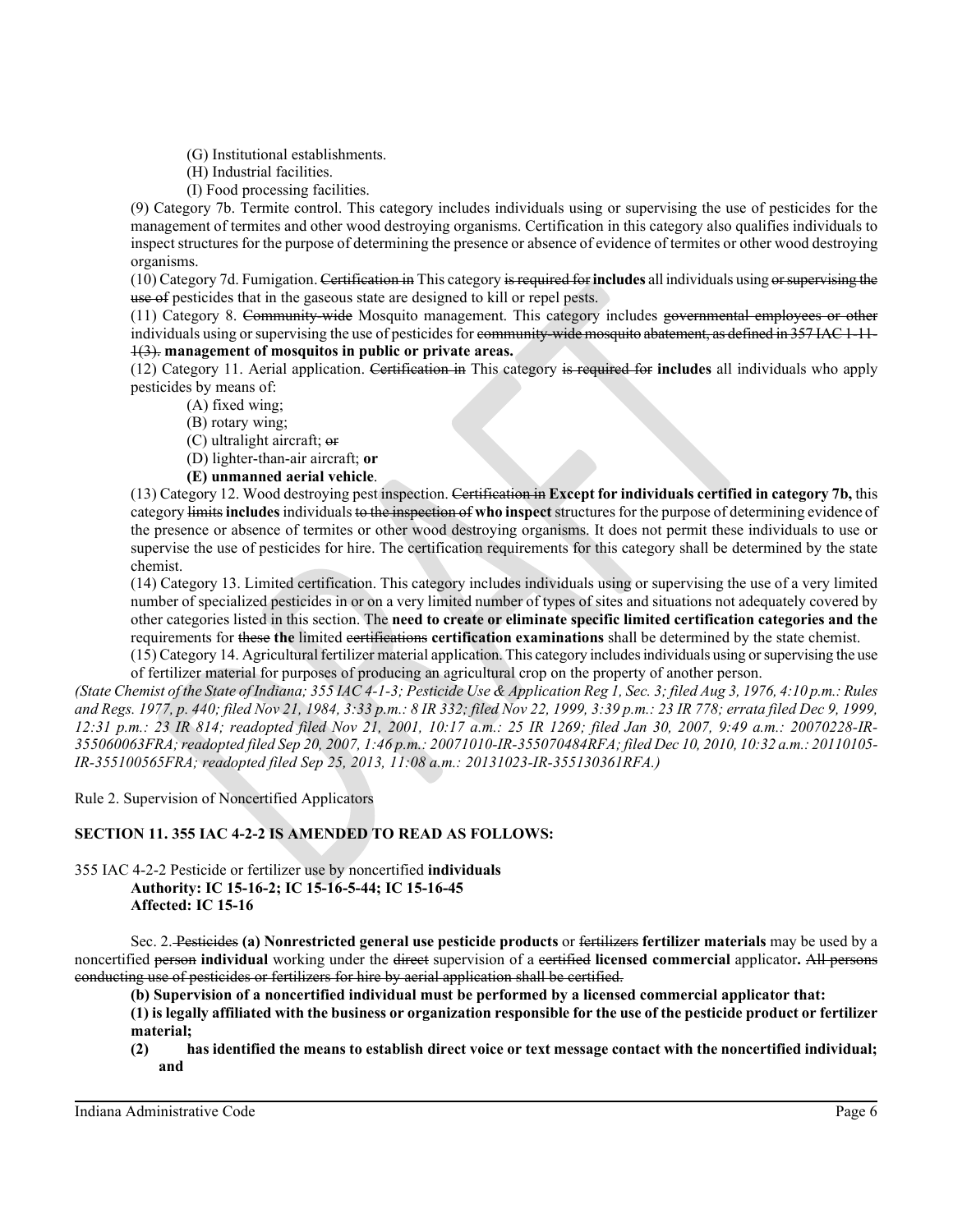**(3) has provided the noncertified individual with:**

**(i) a complete, legible copy of the pesticide or fertilizer product label being used; and**

**(ii) all equipment, including personal protective equipment, and instruction required by the label of the pesticide or fertilizer product to use the product safely and effectively.** 

- **(c) In addition to the requirements in subsection (b), supervision of for-hire use must also include:**
	- **(1) the continuous physical presence of a commercial licensed applicator at the work site; or (2) the noncertified individual being a registered technician, as described in section 8 of this rule.**

*(State Chemist of the State of Indiana; Pesticide Use & Application Reg 2, Sec 2; filed Aug 3, 1976, 4:10 p.m.: Rules and Regs. 1977, p. 443; filed Apr 21, 1982, 3:45 p.m.: 5 IR 1192; filed Sep 20, 2001, 3:54 p.m.: 25 IR 376; readopted filed Nov 21, 2001, 10:17 a.m.: 25 IR 1269; filed Aug 18, 2005, 4:30 p.m.: 29 IR 6; readopted filed Sep 20, 2007, 1:46 p.m.: 20071010-IR-355070484RFA; filed Nov 28, 2012, 2:42 p.m.: 20121226-IR-355120517FRA; readopted filed Sep 25, 2013, 11:08 a.m.: 20131023- IR-355130361RFA)*

# **SECTION 12. 355 IAC 4-2-6 IS AMENDED TO READ AS FOLLOWS:**

355 IAC 4-2-6 Certified and noncertified applicators' responsibilities **Authority: IC 15-16-4-44; IC 15-16-5-45; IC 15-16-5-52**

**Affected: IC 15-16-5**

Sec. 6. Certified supervising applicators and noncertified individuals shall be responsible for the following: (1) A certified supervising applicator shall provide the items listed in section 1(2)(B) of this rule to the noncertified

individual.

(2) A noncertified individual shall:

(A) be in possession of the items listed in section 1(2)(B) of this rule;

(B) carry out the instructions of the supervising certified applicator; and

(C) upon request, produce the items listed in section 1(2)(B) of this rule for inspection by the state chemist.

**must be in possession of a complete and legible copy of the pesticide label at all times of the pesticide being used.**

*(State Chemist of the State of Indiana; Pesticide Use & Application Reg 2, Sec 6; filed Apr 21, 1982, 3:45 p.m.: 5 IR 1192; filed Sep 20, 2001, 3:54 p.m.: 25 IR 377; readopted filed Nov 21, 2001, 10:17 a.m.: 25 IR 1269; readopted filed Sep 20, 2007, 1:46 p.m.: 20071010-IR-355070484RFA; readopted filed Sep 25, 2013, 11:08 a.m.: 20131023-IR-355130361RFA.)*

# **SECTION 13. 355 IAC 4-2-8 IS AMENDED TO READ AS FOLLOWS:**

355 IAC 4-2-8 Technician registration requirements **Authority: IC 15-16-5-44; IC 15-16-5-45 Affected: IC 15-16-5**

> Sec. 8. (a) To become a registered technician, an individual must do the following: (1) **Either:**

**(A)** Pass the commercial applicator core examination described in 355 IAC 4-1-2.1; **or**

**(B) Complete an initial applicator training program that has been:**

**(i) developed and delivered by Purdue Pesticide Programs; and (ii) approved by the state chemist.**

(2) Submit an application on a form provided by the state chemist.

(3) Submit the technician registration fee.

(b) Registration shall remain in force from the date of passing the examination through December 31 of the fourth year following the year during which the examination was passed unless revoked or suspended.

(c) The registration period may be extended indefinitely for an additional five (5) years if the registered technician accumulates at least eight (8) continuing registration credits by attending at least two (2) state chemist approved continuing registration programs while the registration is in force.

(d) Annual registration credentials shall expire on December 31 unless renewed by payment of the renewal fee by that date. Renewal after December 31 shall include a late fee as established by IC 15-16-5-60 in addition to the renewal fee.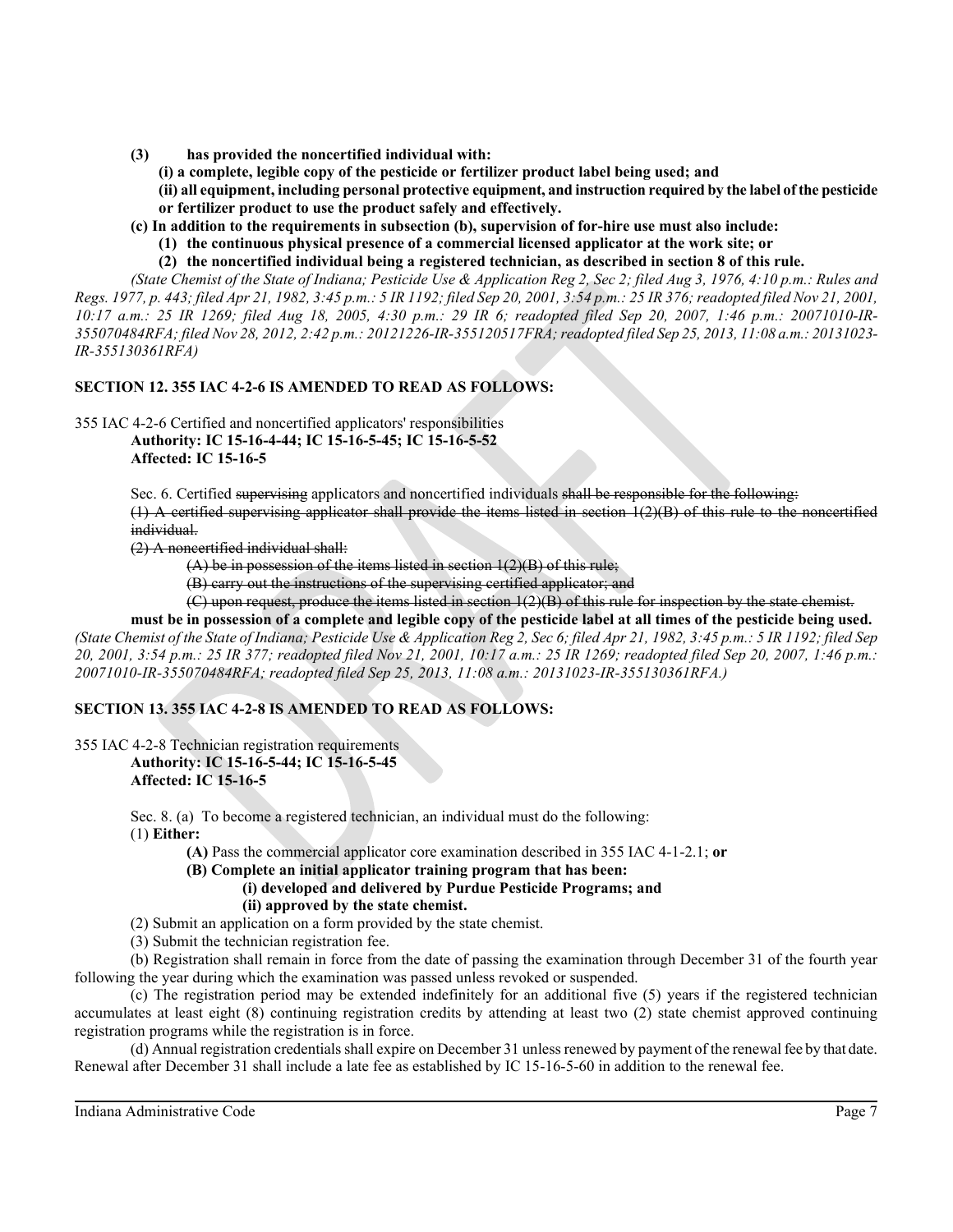(e) The registration credential **or proof of current registration** shall be in the possession of the registered technician at all times the technician is at a work site as defined in section 1(4) of this rule. **using the pesticide or fertilizer** *(State Chemist of the State of Indiana; 355 IAC 4-2-8; filed Sep 20, 2001, 3:54 p.m.: 25 IR 377; readopted filed Nov 21, 2001, 10:17 a.m.: 25 IR 1269; filed Aug 18, 2005, 4:30 p.m.: 29 IR 6; readopted filed Sep 20, 2007, 1:46 p.m.: 20071010-IR-355070484RFA; filed Nov 28, 2012, 2:42 p.m.: 20121226-IR-355120517FRA; readopted filed Sep 25, 2013, 11:08 a.m.: 20131023-IR-355130361RFA)*

# **SECTION 14. 355 IAC 4-4-1 IS AMENDED TO READ AS FOLLOWS:**

### 355 IAC 4-4-1 Commercial applicator use records **Authority: IC 15-16-4-50; IC 15-16-5-44; IC 15-16-5-45 Affected: IC 15-16-4; IC 15-16-5**

Sec. 1. (a) All commercial applicators or their employees **referenced in 355 IAC 4-1-1.1** shall keep and maintain records of all applications of pesticides classified for restricted use **all pesticide products for at least two (2) years from the date of application**. Such records shall provide **must include** the following:

(1) Name and address of customer and address or location description **or property owner** of **the** site of application. if different.

**(2) Address, geographic coordinates, or general location description of site of application.**

(2) **(3)** Name and certification number (or certification number of the supervising certified applicator) of the person making the application **responsible commercial applicator.**

**(4) License number of the responsible commercial applicator.**

**(5) Name of the supervised noncertified applicator, if applicable.**

(3) **(6)** Date of application (month, day, and year).

**(7) Start and stop times of the application.**

(4) Type **(8) Description** of plant, crop, animal, commodity, stored product, or site treated. and

**(9)** Principal pests to be controlled.

(5) **(10) Specific** acreage, area, **parts of a structure, parts of a property,** or number of plants or animals treated, or other appropriate description.

(6) **(11) Brand name of** pesticide **product** applied including name of the manufacturer

**(12)** EPA registration number and brand name (including formulation if specifically identified in the brand name). **of the pesticide product applied, if applicable.**

(7**) (13)** Amount **of pesticide product** used, expressed as either **total quantity or volume of**:

(A) concentrate─give total quantity of formulation applied (pounds, gallons, etc.) **packaged product**; or

(B) diluted mixture (ready to use)—give total amount applied and active ingredient concentration (percentage).

**(b) In addition to the information required in subsection (a) and unless otherwise directed by the pesticide product label use directions, the records for outdoor agricultural applications of above ground liquid sprays or aerosols must also include the following:**

**(1) Wind direction at start time of the application.**

**(2) Wind direction at stop time of the application.**

**(3) Wind speed at start time of the application.**

**(4) Wind speed at stop time of the application.**

**(5) Air temperature at start time of the application.**

**(6) Air temperature at stop time of the application.**

**(7) Source of information for measurements referenced in subdivisions (1) through (6).**

**(c) In addition to the information required in paragraph (a), the recordsfor termite control pesticide applications for hire must include the following:**

**(1) A copy of the contract, service agreement or other similar written documentation for the treated structure. This**

**written documentation as it relates to pricing shall be declared confidential as provided for in IC 15-16-5-41.**

**(2) A graph or diagram of the treated structure.**

**(3) Dimensions of the treated structure. This includes depth from grade to the top of the foundation footing if soil applied liquids are used.**

**(4) Treatment specifications, if soil applied liquids are used.**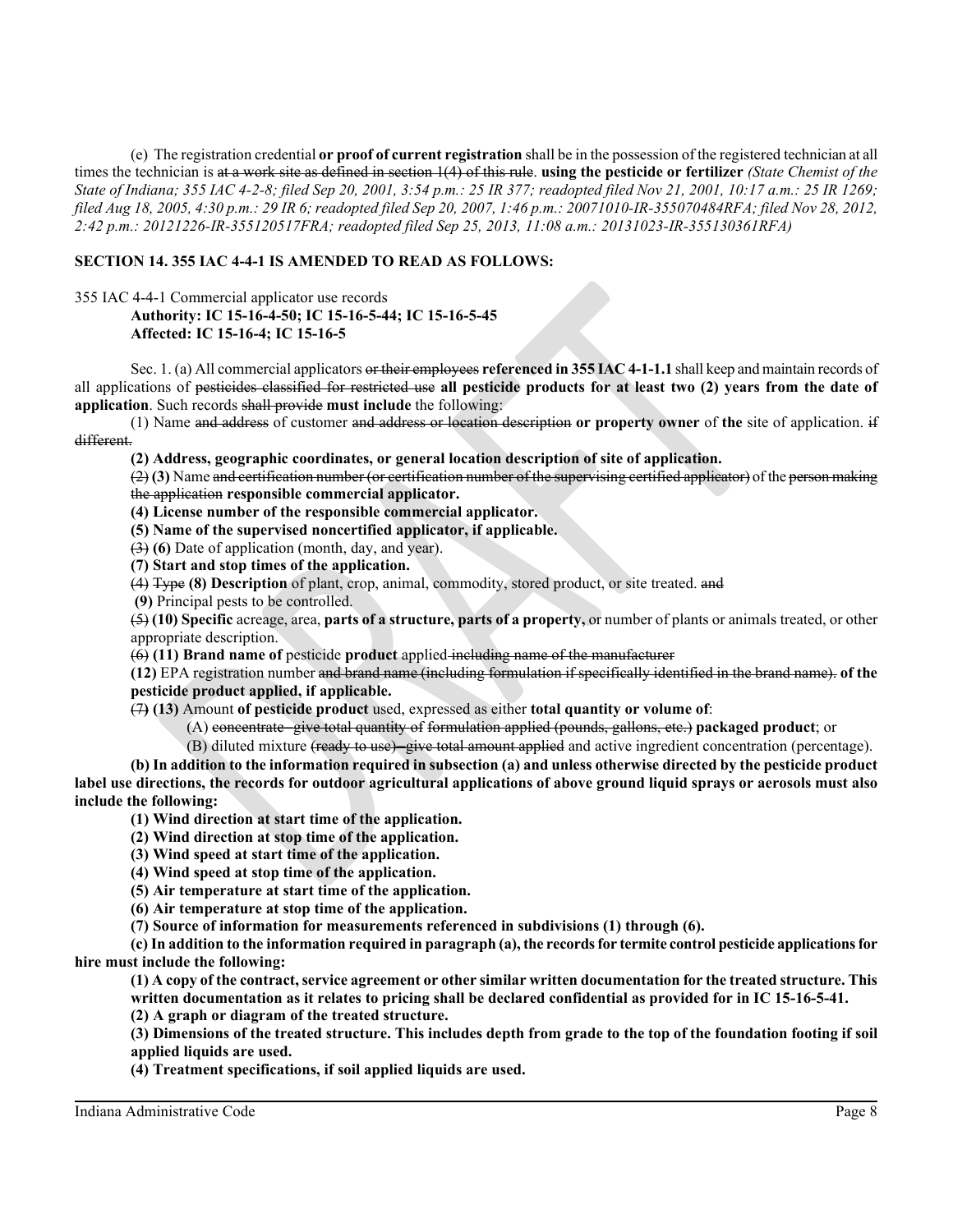### **(5) A copy of the termite control customer disclosure form, signed by the customer, if applicable.**

(b) **(d)** The records to be maintained **created** under this section shall be recorded by the thirtieth day from **on** the date of application and be kept and maintained for a period of at least two (2) years.

(c) The records to be maintained under this section shall be maintained collectively.

(d) Written or electronic information which includes all of the items in subsection (a) and used to create the recordsshall be maintained from the date of application until the collective written record required is generated.

(e) A **If requested, the** commercial applicator shall, within thirty (30) days of a restricted use **the** pesticide **product**  application **date**, provide a copy of **the** records maintained under this section to the person for whom the restricted use pesticide **product** was applied. Such person shall keep this copy for two (2) years after the date of the application. *(State Chemist of the State of Indiana; Pesticide Use & Application Reg 4,Sec 1; filed Aug 3, 1976, 4:10 p.m.: Rules and Regs. 1977, p. 444; filed Nov 3, 1993, 9:00 a.m.: 17 IR 339; readopted filed Nov 21, 2001, 10:17 a.m.: 25 IR 1269; readopted filed Sep 20, 2007, 1:46 p.m.: 20071010-IR-355070484RFA; readopted filed Sep 25, 2013, 11:08 a.m.: 20131023-IR-355130361RFA.)*

## **SECTION 15. 355 IAC 4-4-1.5 IS AMENDED TO READ AS FOLLOWS:**

355 IAC 4-4-1.5 Private applicator use records

**Authority: IC 15-16-4-50; IC 15-16-5-44; IC 15-16-5-45 Affected: IC 15-16-4; IC 15-16-5**

Sec. 1.5. (a) All private applicators or their employees shall keep **create** and maintain records of all applications of pesticides classified for restricted use **restricted use pesticide products for at least two (2) years from the date of application.** Such records shall provide **must include** the following: **items described in sections 1(a) and 1(b) of this rule.**

(1) Address or location description of site of application.

(2) Name and certification number (or certification number of the supervising certified applicator) of the person making the application.

(3) Date of application (month, day, and year).

(4) Type of plants, crop, animals, commodity, stored product, or sites treated and principal pests to be controlled.

(5) Acreage, area, or number of plants or animals treated or other appropriate description.

(6) Pesticide applied, including name of the manufacturer, EPA registration number, and brand name (including formulation if specifically identified in the brand name).

(7) Amount used, expressed as either:

(A) concentrate-give total quantity of formulation applied (pounds, gallons, etc.); or

(B) diluted mixture (ready to use)─give total amount applied and active ingredient concentration (percentage).

(b) The records to be maintained under this section shall be recorded by the thirtieth day from **on** the date of application and be kept and maintained for a period of two (2) years.

(c) Written or electronic information which includes all of the itemsin subsection (a) and used to create the records shall be maintained from the date of application until the collective written record required is generated. *(State Chemist of the State of Indiana; 355 IAC 4-4-1.5; filed Nov 3, 1993, 9:00 a.m.: 17 IR 339; readopted filed Nov 21, 2001, 10:17 a.m.: 25 IR 1269; readopted filed Sep 20, 2007, 1:46 p.m.: 20071010-IR-355070484RFA; readopted filed Sep 25, 2013, 11:08 a.m.: 20131023-IR-355130361RFA)*

# **SECTION 16. 355 IAC 4-4-2 IS AMENDED TO READ AS FOLLOWS:**

# **355 IAC 4-4-2 Record inspection; availability Authority: IC 15-16-4-50; IC 15-16-5-44 Affected: IC 15-16-4; IC 15-16-5**

Sec. 2. (a) All required records and information **required by this rule** shall upon **in-person** written or oral request be made immediately available for inspection and copying by the state chemist. or his authorized agent. The person requesting the records must present his or her credentials prior to the release of records.

**(b) All records required by this rule shall upon written request be submitted to the state chemist within fifteen (15) days of date of receipt of notice for inspection or copying by the state chemist.**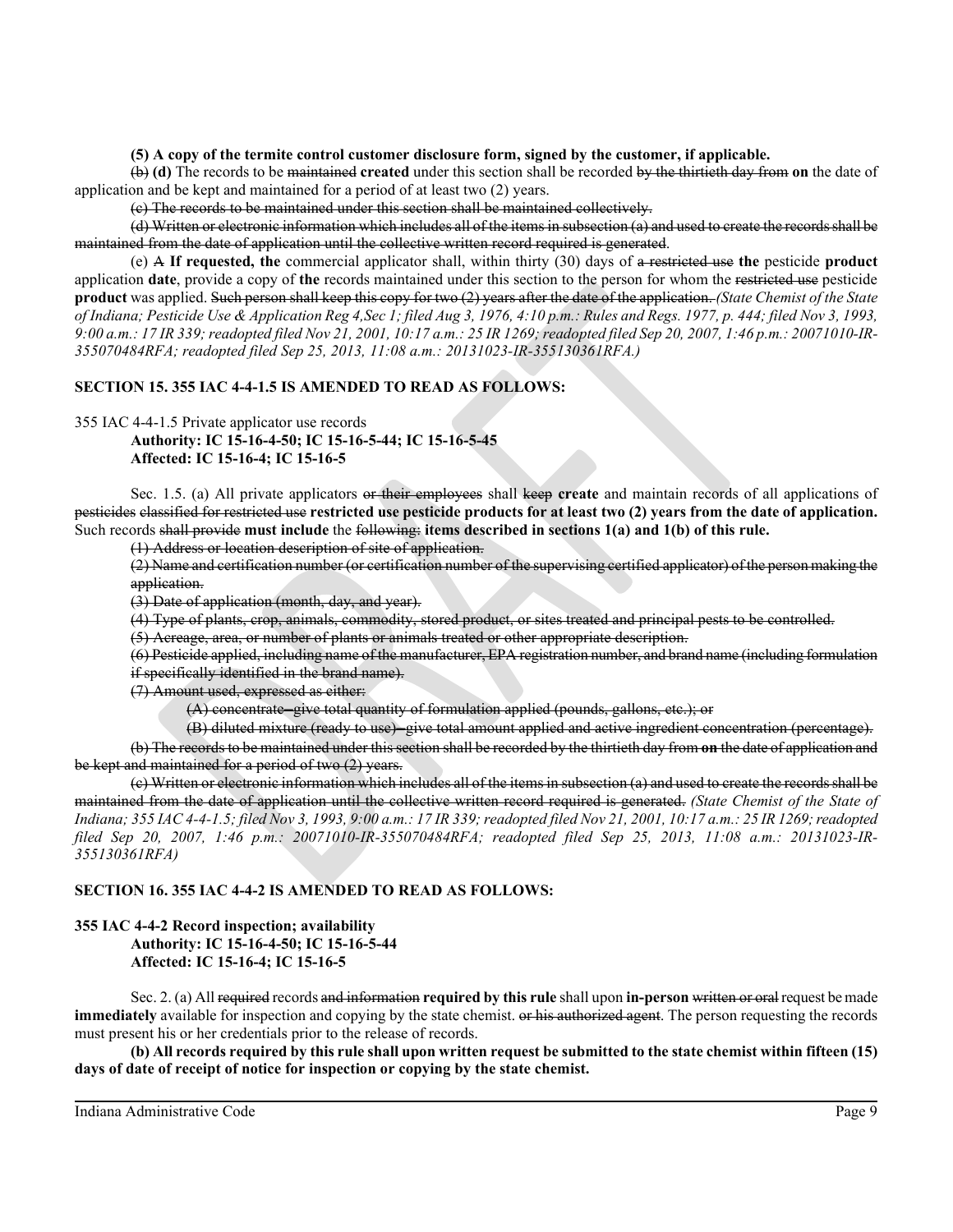(b) **(c)** No government agency shall release information obtained under this rule that would directly or indirectly reveal the identity of producers of commodities to which restricted use pesticides have been applied. However, information collected by the state chemist during the course of a complaint or damage investigation shall not be subject to this restriction on release.

(c) **(d)** When a licensed health care professional determines that information required to be maintained as part of these records is necessary to provide medical treatment to an individual who may have been exposed to the pesticide, the state chemist or the private or commercial applicator shall provide the requested information.

(d) **(e)** As used in this rule, "licensed health care professional" means a physician, nurse, emergency medical technician, or other qualified individual licensed by a state to provide medical treatment.

(e) **(f)** No licensed health care professional shall release any record or information from any record obtained under subsection  $\leftrightarrow$  **(d)** except as necessary to provide medical treatment to an individual who may have been exposed to the restricted use pesticide for which the record is maintained. *(State Chemist of the State of Indiana; Pesticide Use & Application Reg 4,Sec 2; filed Aug 3, 1976, 4:10 p.m.: Rules and Regs. 1977, p. 445; filed Nov 3, 1993, 9:00 a.m.: 17 IR 340; readopted filed Nov 21, 2001, 10:17 a.m.: 25 IR 1269; readopted filed Sep 20, 2007, 1:46 p.m.: 20071010-IR-355070484RFA; readopted filed Sep 25, 2013, 11:08 a.m.: 20131023-IR-355130361RFA.)*

## **SECTION 17. 355 IAC 4-4-3 IS AMENDED TO READ AS FOLLOWS:**

355 IAC 4-4-3 Restricted pesticide dealers; records

**Authority: IC 15-16-4-50; IC 15-16-4-52; IC 15-16-5-44 Affected: IC 15-16-4; IC 15-16-5**

Sec. 3. Dealers selling or distributing pesticides with uses classified as restricted shall be registered with the Office of the State Chemist each year. These dealers shall **(a) A person must be a registered pesticide dealer to sell or distribute a restricted use pesticide.** 

**(b) A registered pesticide dealer must keep and maintain a** record for each transaction involving a restricted use pesticide **for at least two (2) years from the date of distribution. Such records must include** the following:

**(1)** Name, address and certificate number of the certified applicator for whom the purchase **or distribution i**s being made.

**(2) Certification, license, or permit number of the certified applicator.**

**(3) If other than from the state chemist, the state, tribe or federal agency that issued the certification.**

**(4) Certification, license, or permit expiration date of the certified applicator.**

**(5) Certification, license, or permit categories of the certified applicator.**

**(6) Address of the certified applicator or application business that employs the certified applicator.**

(b) **(7)** Date **of distribution**.

(c) **(8)** Identity **Brand name** of **the pesticide** product (manufacturer, EPA registration number, and brand name).

**(9) EPA registration number of the pesticide product.**

(d) **(10)** Amount of **pesticide** product sold **distributed.**

(e) **(11) Any applicable emergency exemption or state special local need registration number.**

**12)** Signature **or verifiable confirmation** of **the** person presenting the certification credentials**, ordering or taking delivery of the product.**

These records shall be maintained for two years from the date of sale.

*(State Chemist of the State of Indiana; Pesticide Use & Application Reg 4,Sec 3; filed Aug 3, 1976, 4:10 pm: Rules and Regs. 1977, p. 445; readopted filed Nov 21, 2001, 10:17 a.m.: 25 IR 1269; readopted filed Sep 20, 2007, 1:46 p.m.: 20071010-IR-355070484RFA; readopted filed Sep 25, 2013, 11:08 a.m.: 20131023-IR-355130361RFA.)*

### Rule 5. **Termite Control Notification and Customer Disclosure**

### **SECTION 18. 355 IAC 4-5-2 IS AMENDED TO READ AS FOLLOWS:**

355 IAC 4-5-2 Record keeping and supervision **Customer disclosure and preconstruction notification r**equirements for licensed **termite control** applicators for hire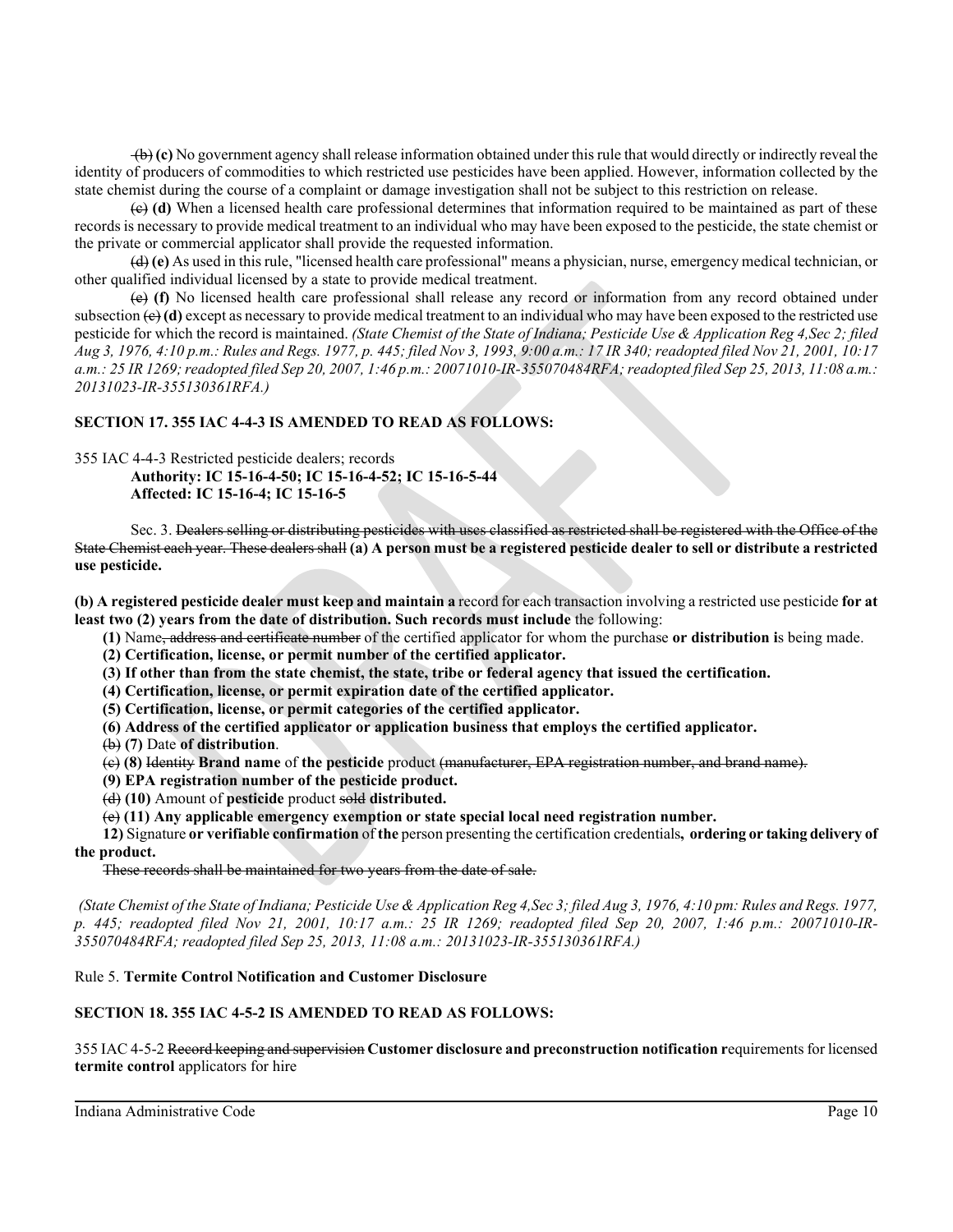## **Authority: IC 15-16-4-52; IC 15-16-5-44; IC 15-16-5-45 Affected: IC 15-16-4; IC 15-16-5**

Sec. 2. Licensed applicators **(a) Except for a retreatment of a previously treated structure or** 

**a preconstruction termite control treatment, a commercial applicator that applies a termite control pesticide product** for hire shall be required to do the following: **must disclose to the customer any label-required procedures that will be omitted from the treatment of the structure.**

**(b) The disclosure referenced in subsection (a) must be made by a written termite control customer disclosure form that has been:**

**(1) approved by the state chemist;**

**(2) issued to the customer or the customer's agent; and**

**(3) signed by the customer or the customer's agent.**

(1) Develop records for all for hire termiticide applications performed by that licensed applicator or registered technician operating under that licensed applicator's direct supervision as described in 355 IAC 4-2.

(2) Ensure that the records required under this section include the following:

(A) A copy of the contract, service agreement or other similar written documentation for the treated structure. This written documentation as it relates to pricing shall be declared confidential as provided for in IC 15-16-5-41.

(B) A graph or diagram of the treated structure.

(C) Dimensions of the treated structure. This includes depth from grade to the top of the foundation footing if soil applied liquids are used.

(D) Treatment specifications, if soil applied liquids are used.

(E) The U.S. Environmental Protection Agency product registration number for the termiticides used.

(F) The dilution rate of the termiticides if soil applied or wood applied liquids are used.

(G) The total volume of termiticide use dilutions if soil applied or wood applied liquids are used.

(H) A copy of the termite control customer disclosure form signed by the customer.

(I) The name and registration numbers of all of the technicians participating in the treatment.

(J) The name and license number of the applicator or supervisor if treatment was performed by a registered technician.

(K) The day, month, and year of treatment.

(3) Keep and maintain the records required under this section for a period of five (5) years from the date of treatment. (4) Provide the registered technicians under the licensed applicator's supervision with the following:

(A) Direct supervision as required in 355 IAC 4-2.

(B) The information required in subdivision (2).

(5) Ensure that the termite control customer disclosure form, when required, is issued to and signed by the customer or the customer's agent before making the termiticide application.

(6) **(c)** Except as provided in subdivision (7), ensure that the state chemist is notified by means of written communication **when adequate advance notice is not provided by the customer, a commercial applicator that intends to make a preconstruction termite control treatment for hire must notify the state chemist** at least three (3) hours before the initial application of a preconstruction termiticide treatment.

**(d) The notification referenced in subsection (c) may be made by web form, email, fax, text message, or telephone and must include** of the following:

(A) The physical address **or geographic coordinates** of the application site.

(B) The date of the application.

(C) The time the application is scheduled to begin.

(D) The estimated square footage involved in the initial application.

(E) The name and license number of the licensed applicator responsible for making or supervising the application.

(7) If the licensed applicator and the licensed applicator's employer are **is** notified of the need for **to perform** the initial application less than three (3) hours before the application is to occur, the licensed applicator may telephone the state chemist and then submit the written notification in subdivision (6) as soon as is practical.

*(State Chemist of the State of Indiana; 355 IAC 4-5-2; filed Feb 17, 1986, 3:00 p.m.: 9 IR 1570, eff Apr 1, 1986; filed Sep 10, 1999,*